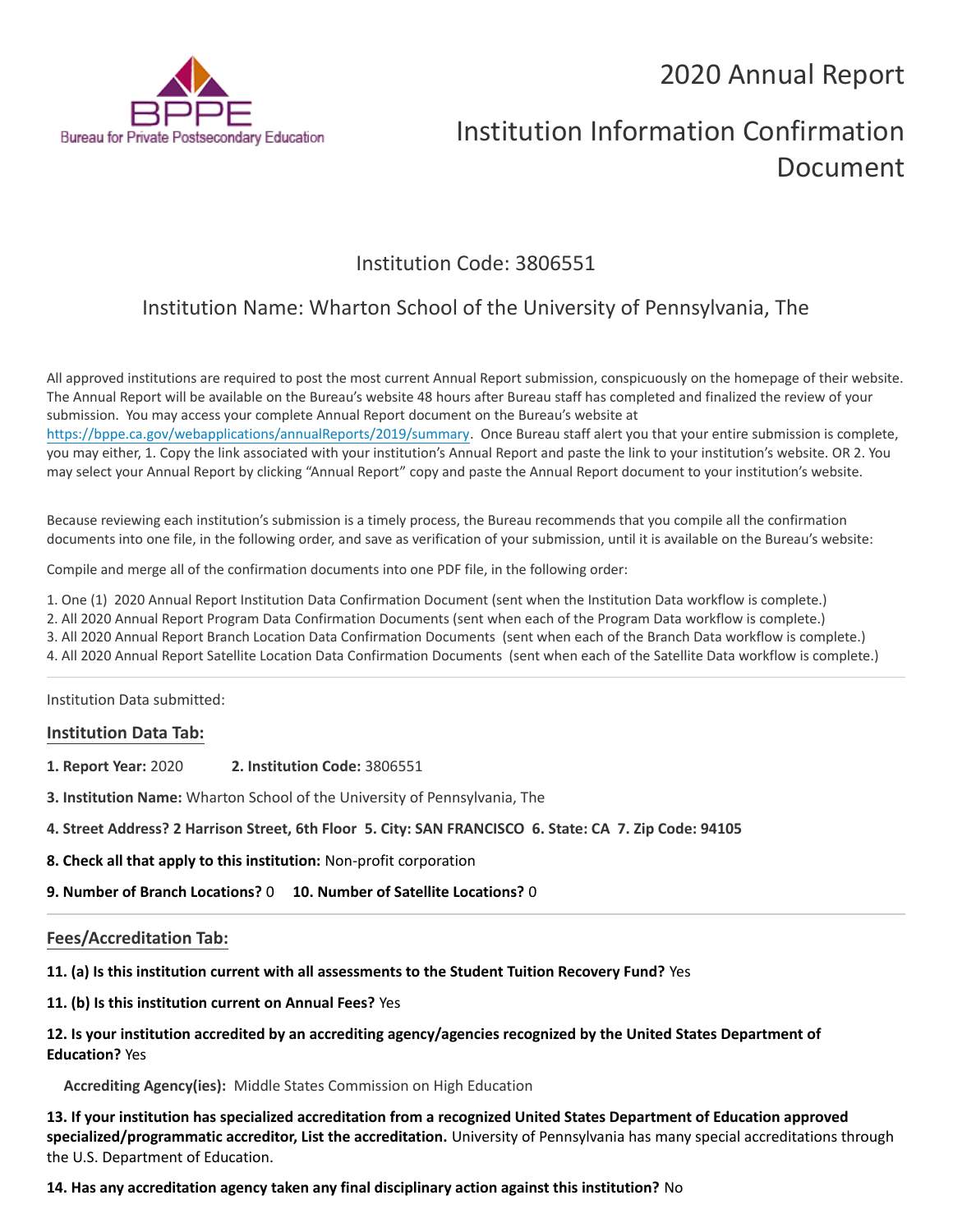#### **Financial Tab:**

#### **15. Does your institution participate in federal financial aid programs under Title IV of the Federal Higher Education Act? Yes**

What is the total amount of Title IV funds received by your institution in this Reporting Year? \$1,189,124.00

#### **16. Does your institution participate in veterans' financial aid education programs?** Yes

What is the total amount of veterans' financial aid funds received by your institution in this Reporting Year? \$388,918.00

#### **17. Does your institution participate in the Cal Grant program?** No

What is the total amount of Cal Grant funds received by your institution in this Reporting Year?

#### **18. Is your institution on the California's Eligible Training Provider List (ETPL)?** No

#### **19. Is your institution receiving funds from the Workforce Innovation and Opportunity Act (WIOA) Program?** No

**20. Does your Institution participate in, or offer, any other state or federal government financial aid programs? (i.e., vocational rehab…)** : No

If yes, please provide the name of the financial aid program.

What is the total amount of any other state of federal funds received by your institution in the reporting year? \$0.00

#### **21. The percentage of institutional income that was derived from public funding.** 10

**22. Does your Institution participate in, or offer any non-government financial aid programs? (i.e., private grants/loans, institutional grants/loans) : No**

**22a. You indicated "Yes" for #22, please provide the name of the financial aid programs below.**: 0

**23. The percentage of institutional income in the reporting year derived from any non-government financial aid. : 0**

**24. Enter the most recent three-year cohort default rate reported by the U.S. Department of Education for this institution, if applicable.: 0**

**25. Provide the percentage of the students who attended this institution during this Reporting Year who received federal student loans to help pay their cost of education at the school.: 13**

**26. Provide the average amount of federal student loan debt of graduates who took out federal student loans at this institution. : \$127,909.00**

#### **Offerings Tab:**

- **27. Total number of students enrolled at this institution?** 223
- **28. Number of Doctorate Degree Programs Offered?** 0
- **29. Number of Students enrolled in Doctorate programs at this institution?** 0
- **30. Number of Master Degree Programs Offered?** 1
- **31. Number of Students enrolled in Master programs at this institution?** 223
- **32. Number of Bachelor Degree Programs Offered?** 0
- **33. Number of Students enrolled in Bachelor programs at this institution?** 0
- **34. Number of Associate Degree Programs Offered?** 0
- **35. Number of Students enrolled in associate programs at this institution?** 0
- **36. Number of Diploma or Certificate Programs Offered?** 0
- **37. Number of Students enrolled in diploma or certificate programs at this institution? 0**